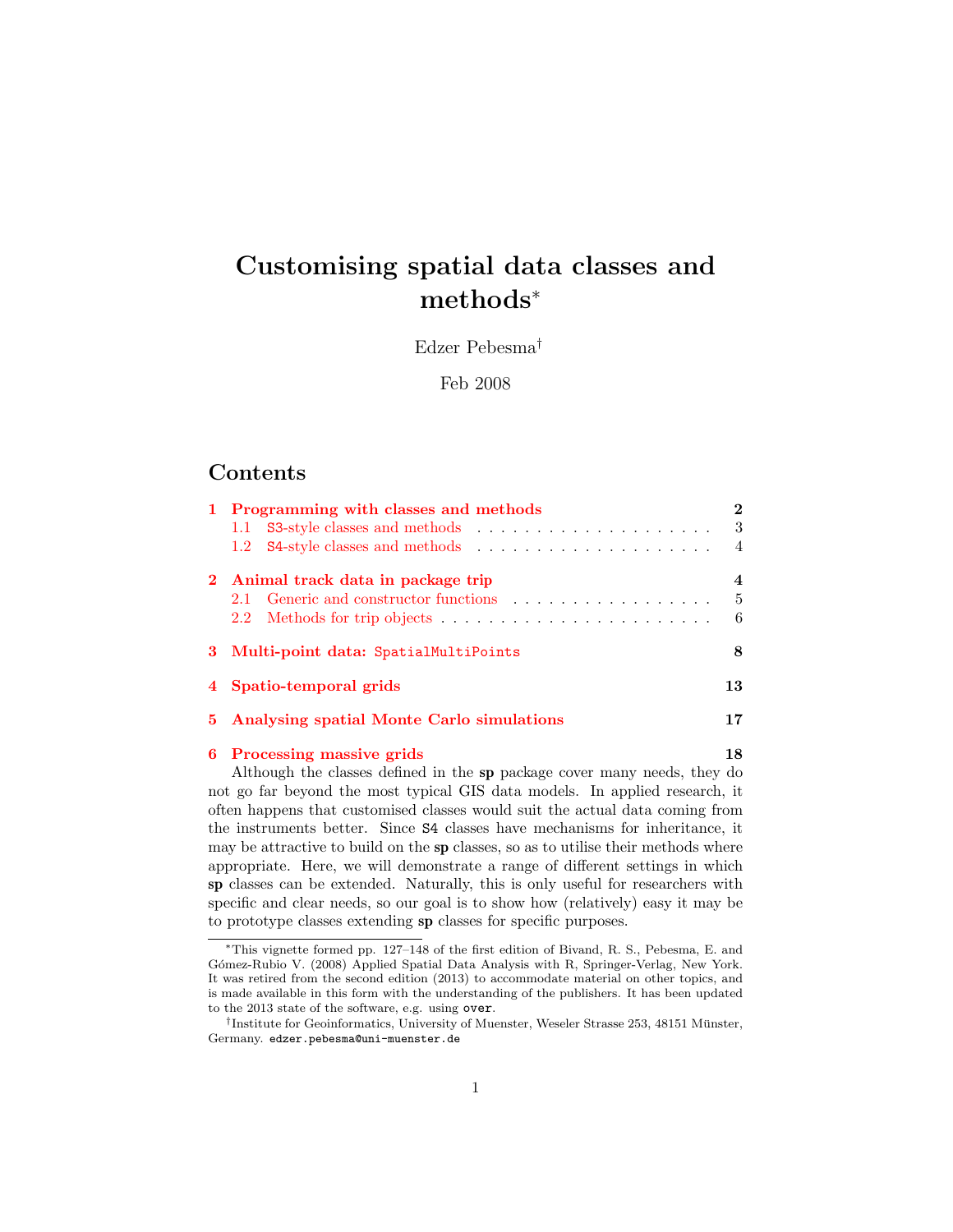## <span id="page-1-0"></span>1 Programming with classes and methods

This section will explain the elementary basics of programming with classes and methods in R. The S language (implemented in R and  $S-PLUS^{\mathbb{M}}$ ) contains two mechanisms for creating classes and methods: the traditional S3 system and the more recent S4 system (see Section 2.2 in [Bivand et al.](#page-19-0) [\(2008\)](#page-19-0), in which classes were described for the use $R$  — here they are described for the develope R). This chapter is not a full introduction to R programming (see [Braun and Murdoch,](#page-19-1) [2007,](#page-19-1) for more details), but it will try to give some feel of how the Spatial classes in package sp can be extended to be used for wider classes of problems. For full details, the interested reader is referred to e.g. [Venables and Ripley](#page-19-2) [\(2000\)](#page-19-2) and [Chambers](#page-19-3) [\(1998\)](#page-19-3), the latter being a reference for new-style S4 classes and methods. Example code is for example found in the source code for package sp, available from CRAN.

Suppose we define myfun as

 $>$  myfun  $\leftarrow$  function(x) {  $x + 2$ + } then, calling it with the numbers 1, 2 and 3 results in  $>$  myfun $(1:3)$ [1] 3 4 5 or alternatively using a named argument:  $> myfun(x = 1:3)$ [1] 3 4 5 The return value of the function is the last expression evaluated. Often, we want to wrap existing functions, such as a plot function:

> plotXplus2Yminus3 <- function(x, y, ...) {  $plot(x = x + 2, y = y - 3, ...)$ + }

In this case, the ... is used to pass information to the plot function without explicitly anticipating what it will be: named arguments x and y, or the first two arguments if they are unnamed are processed, remaining arguments are passed on. The plot function is a generic method, with an instance that depends on the class of its first  $(S3)$  or first n arguments  $(S4)$ . The available instances of plot are shown for S3-type methods by

> methods("plot")

| [1] plot.HoltWinters*                | plot.TukeyHSD*    | plot.acf*        | plot.data.frame* |
|--------------------------------------|-------------------|------------------|------------------|
| [5] plot.decomposed.ts* plot.default |                   | plot.dendrogram* | plot.density*    |
| $[9]$ plot.ecdf                      | plot.factor*      | plot.formula*    | plot.function    |
| [13] plot.hclust*                    | plot.histogram*   | plot.isoreg*     | plot.lm*         |
| [17] plot.medpolish*                 | plot.mlm*         | plot.ppr*        | plot.prcomp*     |
| [21] plot.princomp*                  | plot.profile.nls* | plot.spec*       | plot.stepfun     |
| $[25]$ plot.stl*                     | plot.table*       | plot.ts          | plot.tskernel*   |

Non-visible functions are asterisked

```
and for S4-type methods by
```
> library(sp)

> showMethods("plot")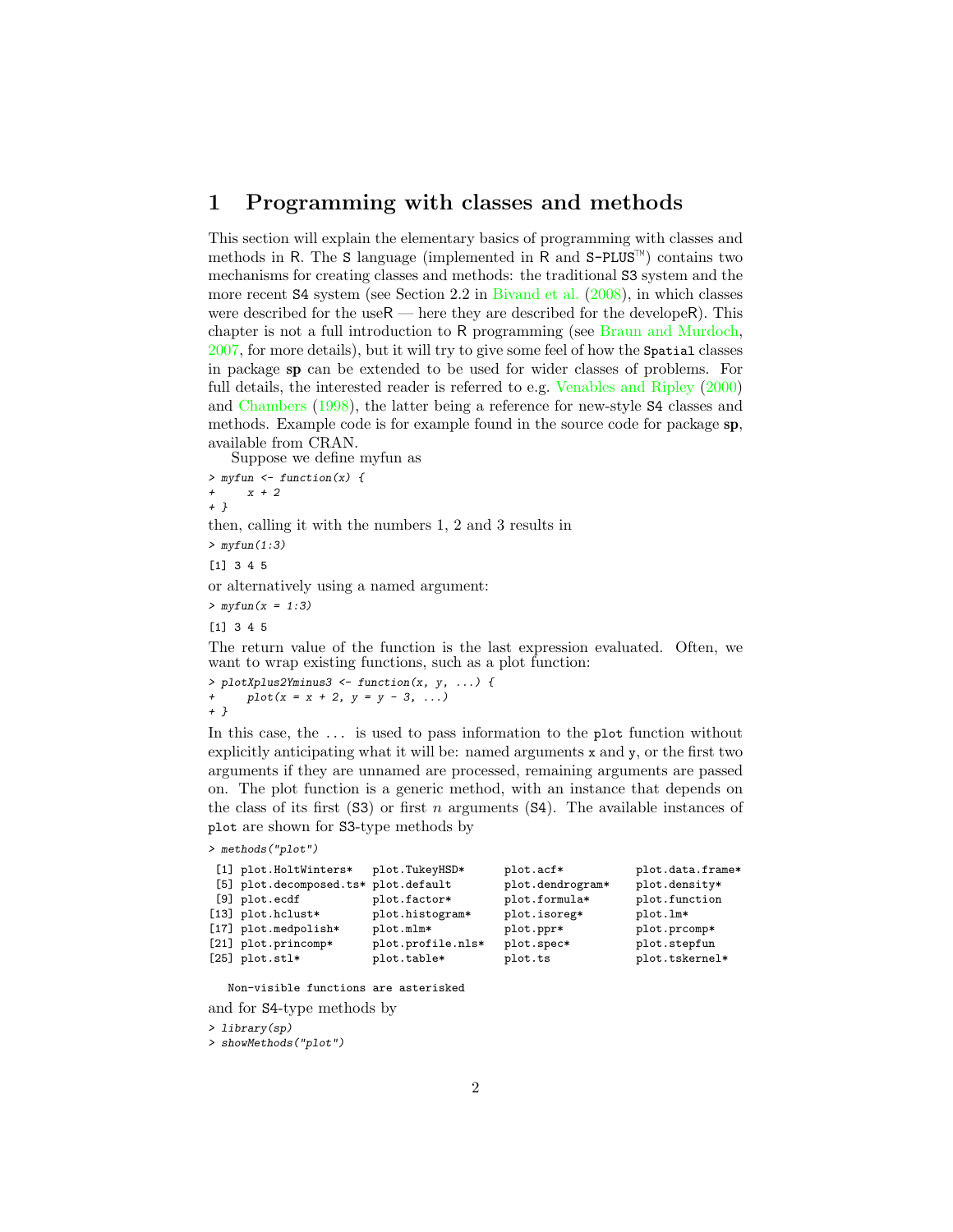```
Function: plot (package graphics)
x="ANY", y="ANY"
x="Spatial", y="missing"
x="SpatialGrid", y="missing"
x="SpatialLines", y="missing"
x="SpatialPoints", y="missing"
x="SpatialPolygons", y="missing"
```
where we first loaded sp to make sure there are some  $S4$  plot methods to show.

#### <span id="page-2-0"></span>1.1 S3-style classes and methods

Building S3-style classes is simple. Suppose we want to build an object of class foo:

```
> x < -rnorm(10)> class(x) \leftarrow "foo"
> x
 [1] -1.5948973 0.9924598 -1.2139722 1.2025431 -0.4390340 -1.2496851 -1.0183091
 [8] -0.2489171 -0.1442836 -1.6340868
attr(,"class")
[1] "foo"
```
If we plot this object, e.g., by plot(x) we get the same plot as when we would not have set the class to foo. If we know, however, that objects of class foo need to be plotted without symbols but with connected lines, we can write a plot method for this class:

```
> plot. foo \leftarrow function(x, y, ...)plot.default(x, type = "l", ...)+ }
```
after which  $plot(x)$  will call this particular method, rather than a default plot method.

Class inheritance is obtained in S3 when an object is given multiple classes, as in

```
> class(x) \leftarrow c("foo", "bar")
```
> plot(x)

For this plot, first function plot.foo will be looked for, and if not found the second option plot.bar will be looked for. If none of them is found, the default plot.default will be used.

The S3 class mechanism is simple and powerful. Much of R works with it, including key functions such as lm.

```
> data(meuse)
> class(meuse)
[1] "data.frame"
```

```
> class(lm(log(zinc) ~ sqrt(dist), meuse))
```
[1] "lm"

There is, however, no checking that a class with a particular name does indeed contain the elements that a certain method for it expects. It also has design flaws, as method specification by dot separation is ambiguous in case of names such as as.data.frame, where one cannot tell whether it means that the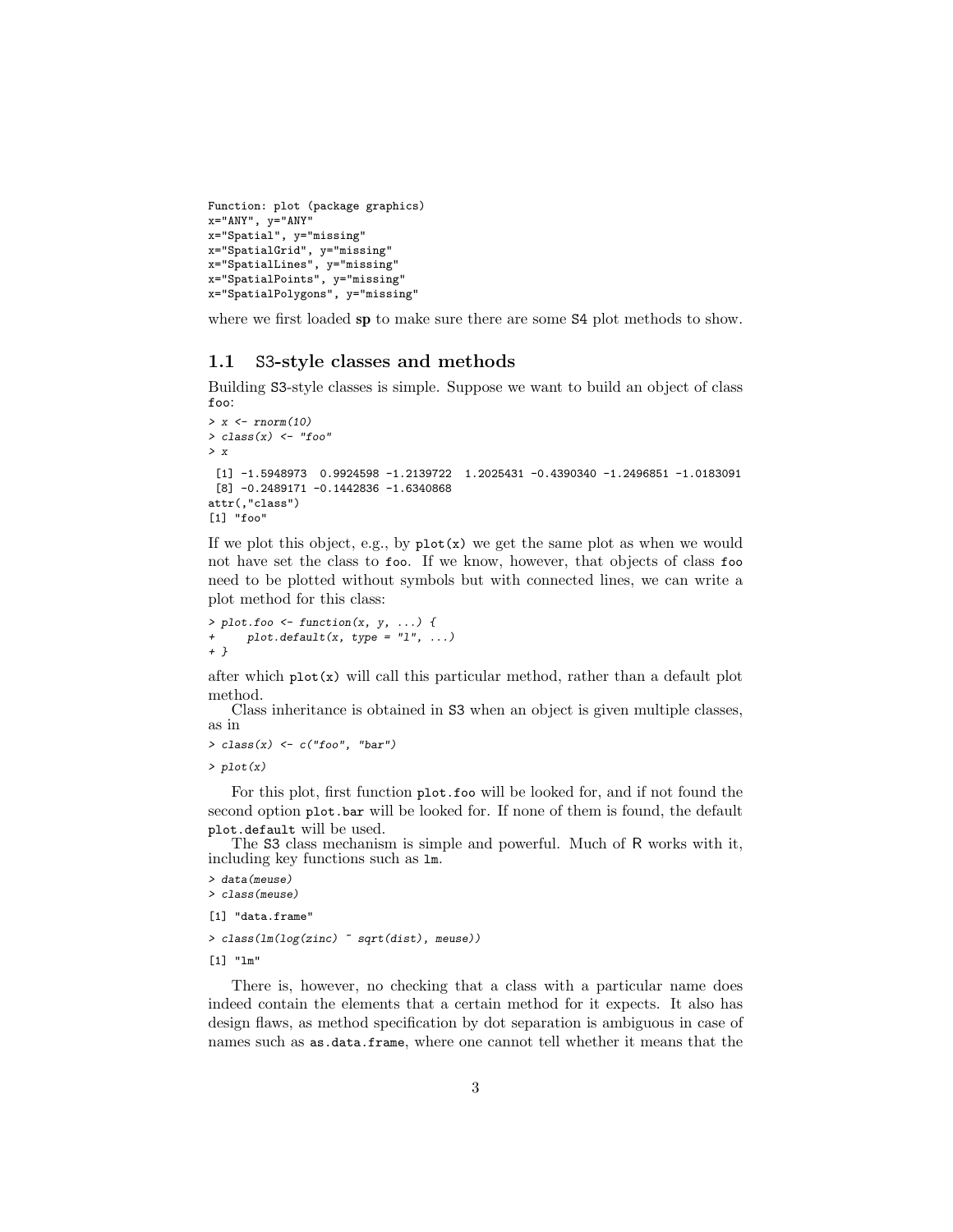method as.data acts on objects of class frame, or the method as acts on objects of class data.frame, or none of them (the answer is: none). For such reasons, S4-style classes and methods were designed.

#### <span id="page-3-0"></span>1.2 S4-style classes and methods

S4-style classes are formally defined, using setClass. As an example, somewhat simplified versions of classes CRS and Spatial in sp are

```
> setClass("CRS", representation(projargs = "character"))
> setClass("Spatial", representation(bbox = "matrix",
     proj4string = "CRS"), validity \leftarrow function(object) {
     bb \leftarrow bbox(object)+ if (!is.matrix(bb))
         return("bbox should be a matrix")+ n <- dimensions(object)
     if (n < 2)return("spatial.dimension should be 2 or more")
     if (any(is.na(bb)))return("bbox should never contain NA values")
     if (\text{any}(!is.find(bb)))return("bbox should never contain infinite values")
+ if (any(bb[, "max"] < bb[, "min"]))
+ return("invalid bbox: max < min")
+ TRUE
+ })
```
The command setClass defines a class name as a formal class, gives the names of the class elements (called slots), and their type—type checking will happen upon construction of an instance of the class. Further checking, e.g., on valid dimensions and data ranges can be done in the validity function. Here, the validity function retrieves the bounding box using the generic bbox method. Generics, if not defined in the base R system, e.g.,

> isGeneric("show")

[1] TRUE

can be defined with setGeneric. Defining a specific instance of a generic is done by setMethod:

```
> setGeneric("bbox", function(obj) standardGeneric("bbox"))
> setMethod("bbox", signature = "Spatial", function(obj) obj@bbox)
```
where the signature tells the class of the first (or first  $n$ ) arguments. Here, the @ operator is used to access the bbox slot in an S4 object, not to be confused with the  $\frac{1}{2}$  operator to access list elements.

We will now illustrate this mechanism by providing a few examples of classes, building on those available in package sp.

# <span id="page-3-1"></span>2 Animal track data in package trip

CRAN Package trip, written by Michael Sumner [\(Kirkwood et al.,](#page-19-4) [2006;](#page-19-4) [Page](#page-19-5) [et al.,](#page-19-5) [2006\)](#page-19-5), provides a class for animal tracking data. Animal tracking data consist of sets of  $(x, y, t)$  stamps, grouped by an identifier pointing to an individual animal, sensor or perhaps isolated period of monitoring. A strategy for this (slightly simplified from that of trip) is to extend the SpatialPointsDataFrame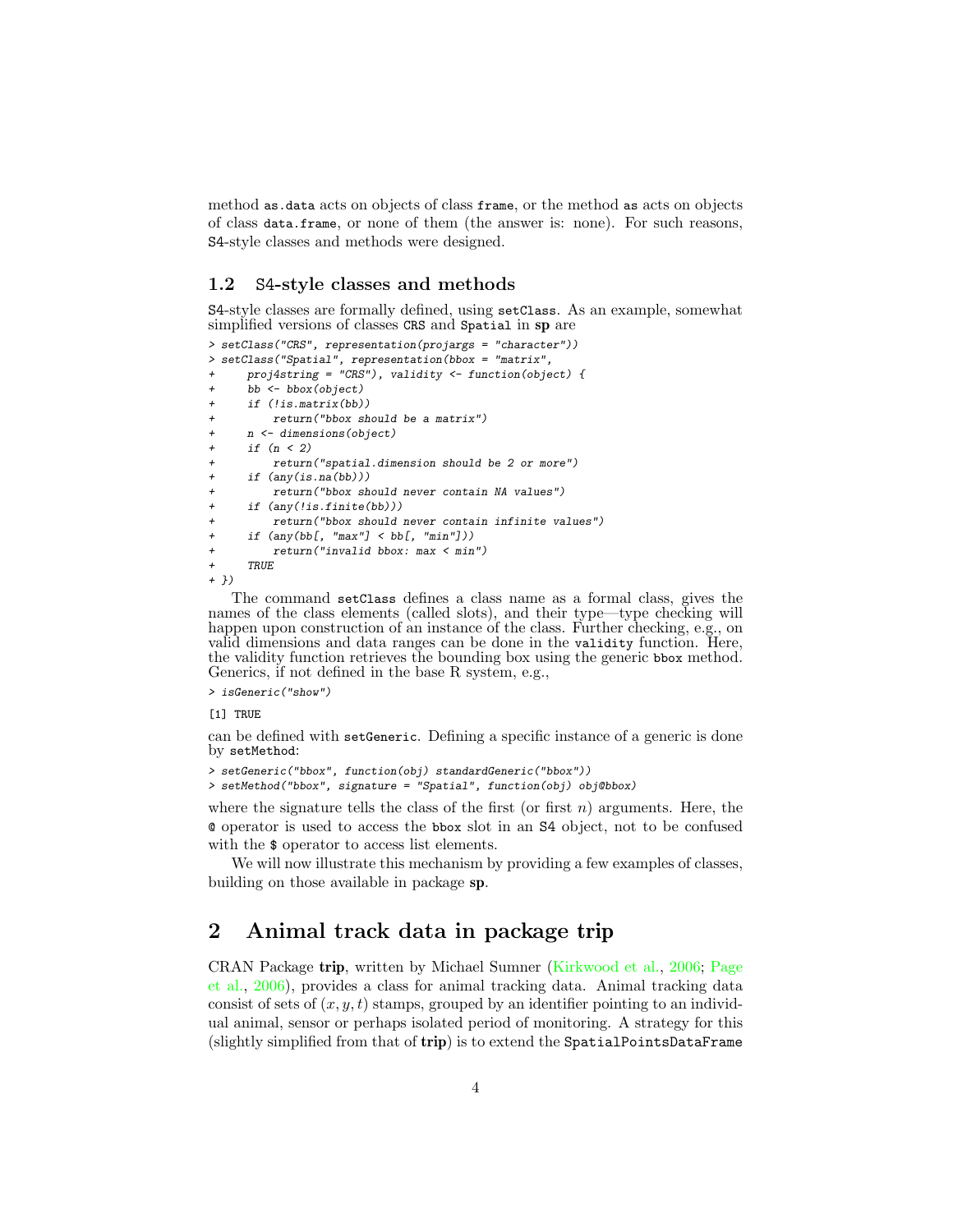class by a length 2 character vector carrying the names of the time column and the trip identifier column in the SpatialPointsDataFrame attribute table.

Package **trip** does a lot of work to read and analyse tracking data from data formats typical for tracking data (Argos DAT), removing duplicate observations and validating the objects, e.g., checking that time stamps increase and movement speeds are realistic. We ignore this and stick to the bare bones.

We now define a class called trip that extends SpatialPointsDataFrame:

```
> library(sp)
> setClass("trip", representation("SpatialPointsDataFrame",
     TOR.column = "character"), validity < - function(object) {+ if (length(object@TOR.columns) != 2)
         stop("Time/id column names must be of length 2")
     if (!all(object@TOR.columns %in% names(object@data)))
+ stop("Time/id columns must be present in attribute table")
     + TRUE
+ })
> showClass("trip")
Class "trip" [in ".GlobalEnv"]
Slots:
Name: TOR.columns data coords.nrs coords bbox
Class: character data.frame numeric matrix matrix
Name: proj4string
Class: CRS
Extends:
Class "SpatialPointsDataFrame", directly
Class "SpatialPoints", by class "SpatialPointsDataFrame", distance 2
Class "Spatial", by class "SpatialPointsDataFrame", distance 3
```
that checks, upon creation of objects, that indeed two variable names are passed and that these names refer to variables present in the attribute table.

### <span id="page-4-0"></span>2.1 Generic and constructor functions

It would be nice to have a constructor function, just like data.frame or Spatial-Points, so we now create it and set it as the generic function to be called in case the first argument is of class SpatialPointsDataFrame.

```
> trip.default <- function(obj, TORnames) {
     if (!is(obj, "SpatialPointsDataFrame"))
+ stop("trip only supports SpatialPointsDataFrame")
+ if (is.numeric(TORnames))
         TORnames <- names(obj)[TORnames]
+ new("trip", obj, TOR.columns = TORnames)
+ }
> if (!isGeneric("trip")) setGeneric("trip", function(obj,
     TORnames) standardGeneric("trip"))
[1] "trip"
> setMethod("trip", signature(obj = "SpatialPointsDataFrame",
     TORnames = "ANY"), trip.default)
```
[1] "trip"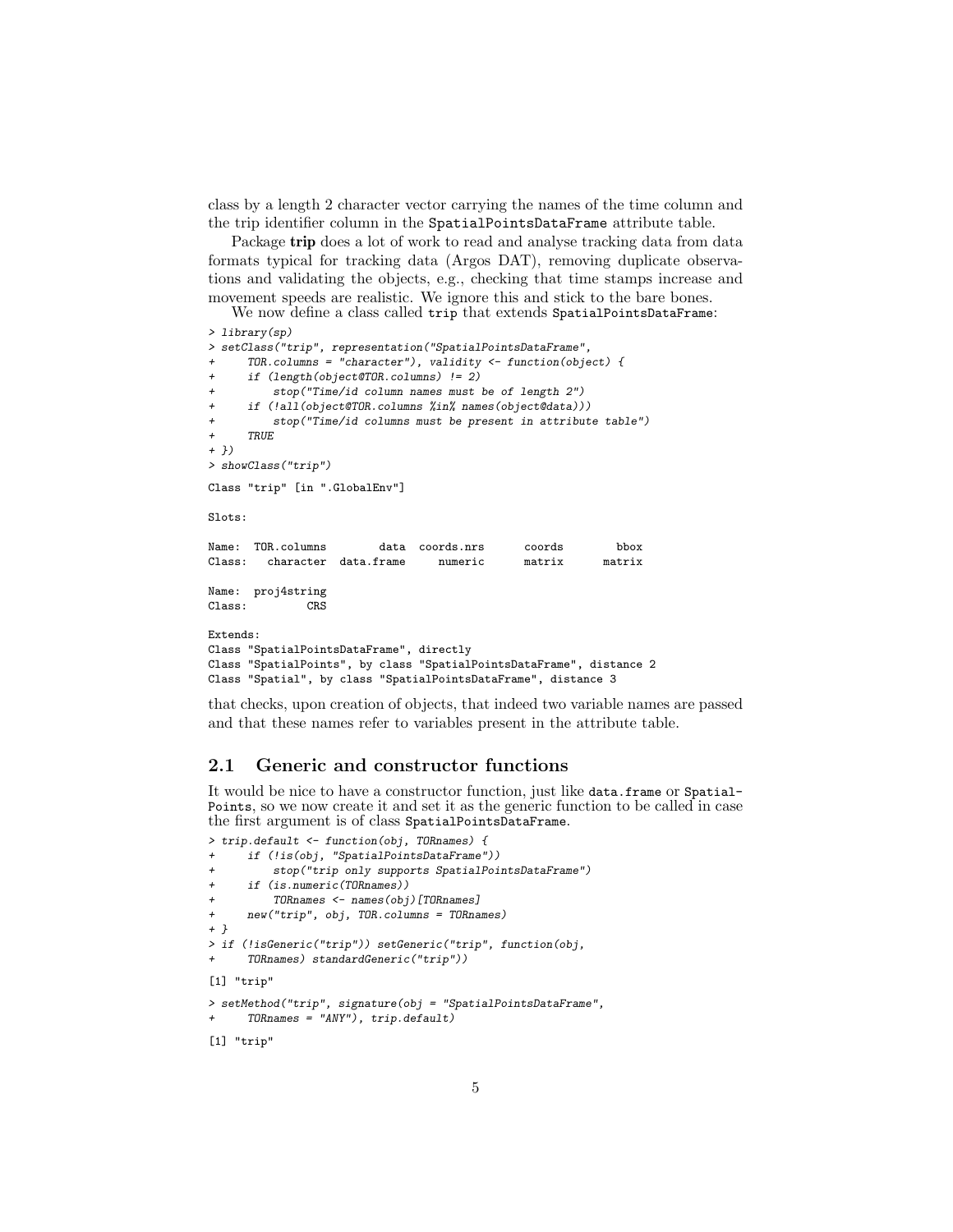We can now try it out, with turtle data:

```
> turtle <- read.csv(system.file("external/seamap105_mod.csv",
     package = "sp"))
> timestamp <- as.POSIXlt(strptime(as.character(turtle$obs_date),
      + "%m/%d/%Y %H:%M:%S"), "GMT")
> turtle <- data.frame(turtle, timestamp = timestamp)
> turtle$lon \leq if<br>else(turtle$lon \leq 0, turtle$lon + 360,
     turtle$lon)
> turtle <- turtle[order(turtle$timestamp), ]
> coordinates(turtle) <- c("lon", "lat")
> proj4string(turtle) <- CRS("+proj=longlat +ellps=WGS84")
> turtle$id <- c(rep(1, 200), rep(2, nrow(coordinates(turtle)) -
      + 200))
> turtle_trip <- trip(turtle, c("timestamp", "id"))
> summary(turtle_trip)
Object of class trip
Coordinates:
        min max
lon 140.923 245.763
lat 21.574 39.843
Is projected: FALSE
proj4string : [+proj=longlat +ellps=WGS84]
Number of points: 394
Data attributes:
       id obs_date
Min. :1.000  01/02/1997  04:16:53:  1
 1st Qu.:1.000 01/02/1997 05:56:25: 1
Median :1.000 01/04/1997 17:41:54: 1<br>Mean :1.492 01/05/1997 17:20:07: 1
                01/05/1997 17:20:07: 1
3rd Qu.:2.000 01/06/1997 04:31:13: 1
Max. :2.000 01/06/1997 06:12:56: 1
                 (0ther)timestamp
Min. : 1996-08-11 01:15:00
1st Qu.:1996-10-30 00:10:04
Median :1997-01-24 23:31:01
Mean : 1997-01-26 06:24:56
3rd Qu.:1997-04-10 12:26:20
       Max. :1997-08-13 20:19:46
```
#### <span id="page-5-0"></span>2.2 Methods for trip objects

The summary method here is not defined for trip, but is the default summary inherited from class Spatial. As can be seen, nothing special about the trip features is mentioned, such as what the time points are and what the identifiers. We could alter this by writing a class-specific summary method

```
> summary.trip <- function(object, ...) {
      cat("Object of class \l{ "trip}\l{''\nTime column: "})print(object@TOR.columns[1])
+ cat("Identifier column: ")
+ print(object@TOR.columns[2])
+ print(summary(as(object, "Spatial")))
+ print(summary(object@data))
+ }
> setMethod("summary", "trip", summary.trip)
```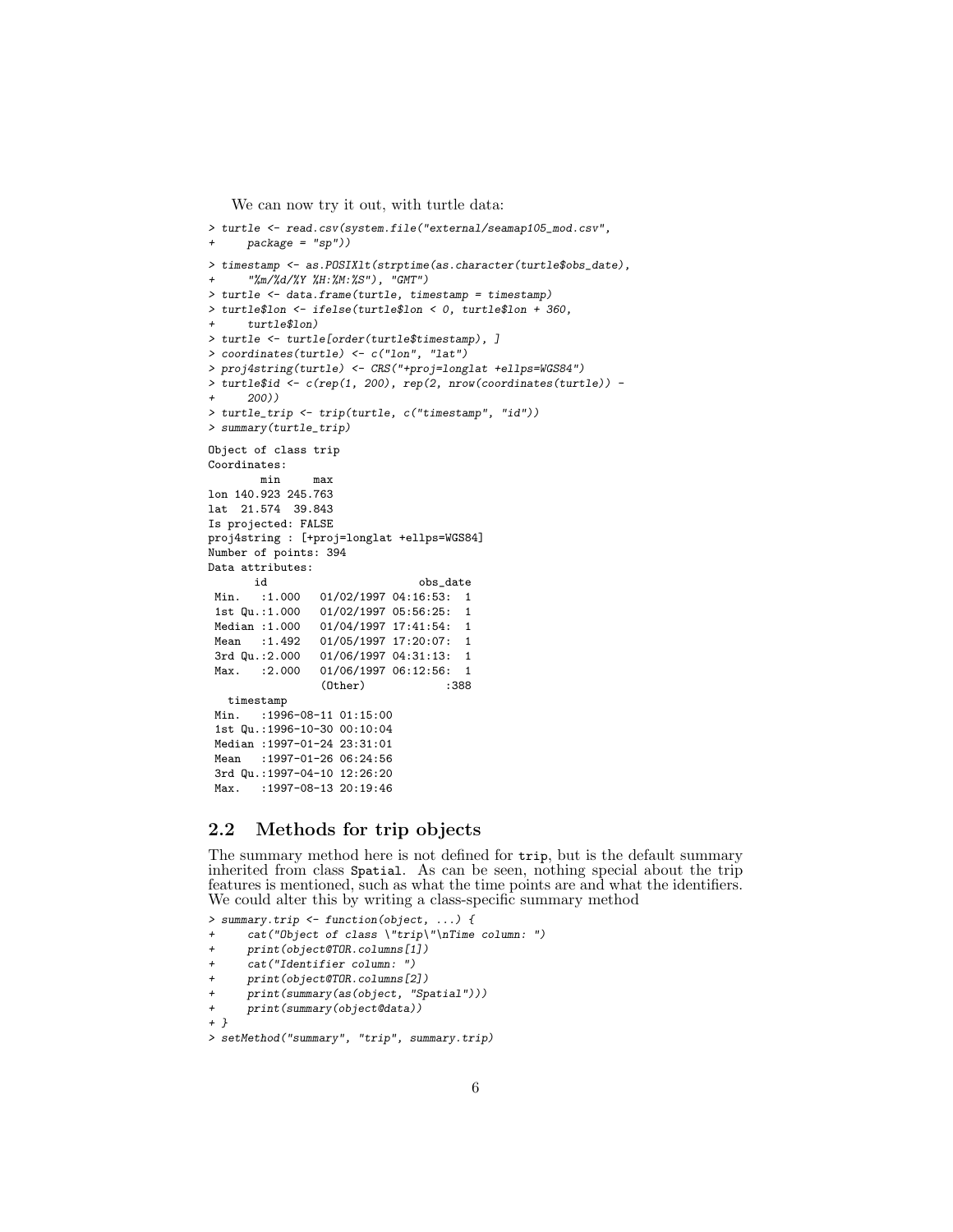```
[1] "summary"
> summary(turtle_trip)
Object of class "trip"
Time column: [1] "timestamp"
Identifier column: [1] "id"
Object of class Spatial
Coordinates:
      min max
lon 140.923 245.763
lat 21.574 39.843
Is projected: FALSE
proj4string : [+proj=longlat +ellps=WGS84]
      id obs_date
 Min. :1.000 01/02/1997 04:16:53: 1
1st Qu.:1.000 01/02/1997 05:56:25: 1
Median :1.000 01/04/1997 17:41:54: 1
Mean :1.492 01/05/1997 17:20:07: 1
3rd Qu.:2.000 01/06/1997 04:31:13: 1
Max. : 2.000 01/06/1997 06:12:56: 1
               (Other) :388
  timestamp
Min. :1996-08-11 01:15:00
1st Qu.:1996-10-30 00:10:04
Median :1997-01-24 23:31:01
Mean : 1997-01-26 06:24:56
3rd Qu.:1997-04-10 12:26:20
Max. : 1997-08-13 20:19:46
```
As trip extends SpatialPointsDataFrame, subsetting using "[" and column selection or replacement using "[[" or "\$" all work, as these are inherited. Creating invalid trip objects can be prohibited by adding checks to the validity function in the class definition, e.g., will not work because the time and/or id column are not present any more.

A custom plot method for trip could be written, for example using colour to denote a change in identifier:

```
> setGeneric("lines", function(x, ...) standardGeneric("lines"))
[1] "lines"
> setMethod("lines", signature(x = "trip"), function(x,
      \ldots, col = NULL) {
      tor <- x@TOR.columns
      if (is.null(col)) {
+ l <- length(unique(x[[tor[2]]]))
+ col <- hsv(seq(0, 0.5, length = l))
+ }
+ coords <- coordinates(x)
      lx \leftarrow split(1:nvw(coords), x[[tor[2]]])+ for (i in 1:length(lx)) lines(coords[lx[[i]], ], \overline{c} col = col[i], ...)
          col = col[i], ...+ })
```

```
[1] "lines"
```
Here, the col argument is added to the function header so that a reasonable default can be overridden, e.g., for black/white plotting.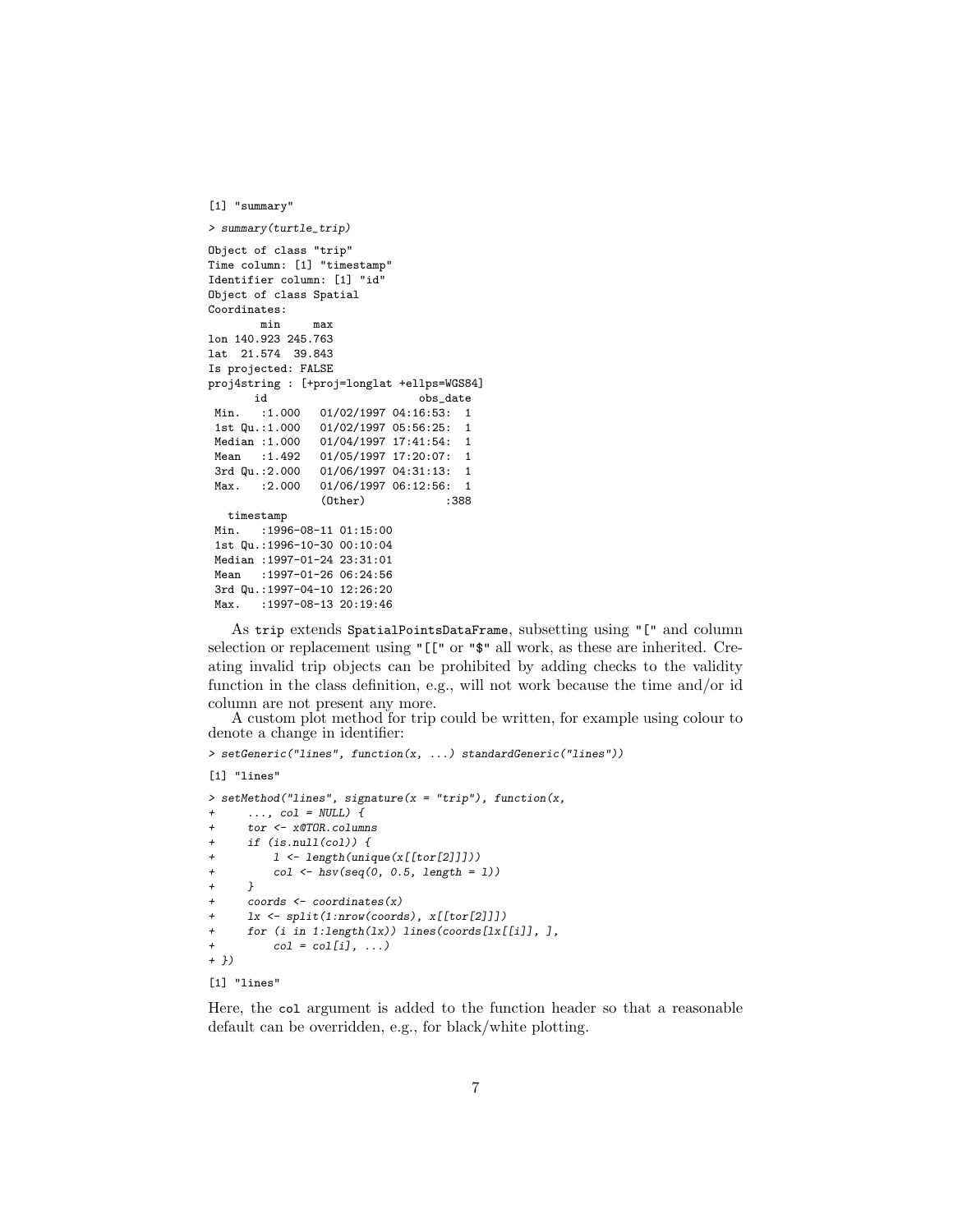## <span id="page-7-0"></span>3 Multi-point data: SpatialMultiPoints

One of the feature types of the OpenGeospatial Consortium (OGC) simple feature specification that has not been implemented in sp is the MultiPoint object. In a MultiPoint object, each feature refers to a set of points. The sp classes SpatialPointsDataFrame only provide reference to a single point. Instead of building a new class up from scratch, we'll try to re-use code and build a class SpatialMultiPoint from the SpatialLines class. After all, lines are just sets of ordered points.

In fact, the SpatialLines class implements the MultiLineString simple feature, where each feature can refer to multiple lines. A special case is formed if each feature only has a single line:

```
> setClass("SpatialMultiPoints", representation("SpatialLines"),
     validity <- function(object) {
+ if (any(unlist(lapply(object@lines,
             function(x) length(x@Lines))) !=
             1)stop("Only Lines objects with one Line element")
+ TRUE
     )> SpatialMultiPoints <- function(object) new("SpatialMultiPoints",
     object)
```
As an example, we can create an instance of this class for two MultiPoint features each having three locations:

```
> n \lt - 5> set.seed(1)
> x1 \leftarrow \text{cbind}(rnorm(n), rnorm(n, 0, 0.25))> x2 \leftarrow \text{cbind}(rnorm(n), rnorm(n, 0, 0.25))> x3 < - \text{cbind}(rnorm(n), rnorm(n, 0, 0.25))> L1 <- Lines(list(Line(x1)), ID = "mp1")
> L2 <- Lines(list(Line(x2)), ID = "mp2")
> L3 <- Lines(list(Line(x3)), ID = "mp3")
> s <- SpatialLines(list(L1, L2, L3))
> smp <- SpatialMultiPoints(s)
```
If we now plot object smp, we get the same plot as when we plot s, showing the two lines. The plot method for a SpatialLines object is not suitable, so we write a new one:

```
> plot.SpatialMultiPoints <- function(x, ..., pch = 1:length(x@lines),
     col = 1, cex = 1) {
     n <- length(x@lines)
+ if (length(pch) < n)
         pch \leftarrow rep(pch, length.out = n)if (length(col) < n)col \leftarrow rep(col, length.out = n)if (length(cex) < n)cex < - rep(cex, length.out = n)plot(as(x, "Spatial"), ...)+ for (i in 1:n) points(x@lines[[i]]@Lines[[1]]@coords,
+ pch = pch[i], col = col[i], cex = cex[i])
+ }
> setMethod("plot", signature(x = "SpatialMultiPoints",
     y = "missing"), function(x, y, ...) plot.SpatialMultiPoints(x,
+ ...))
```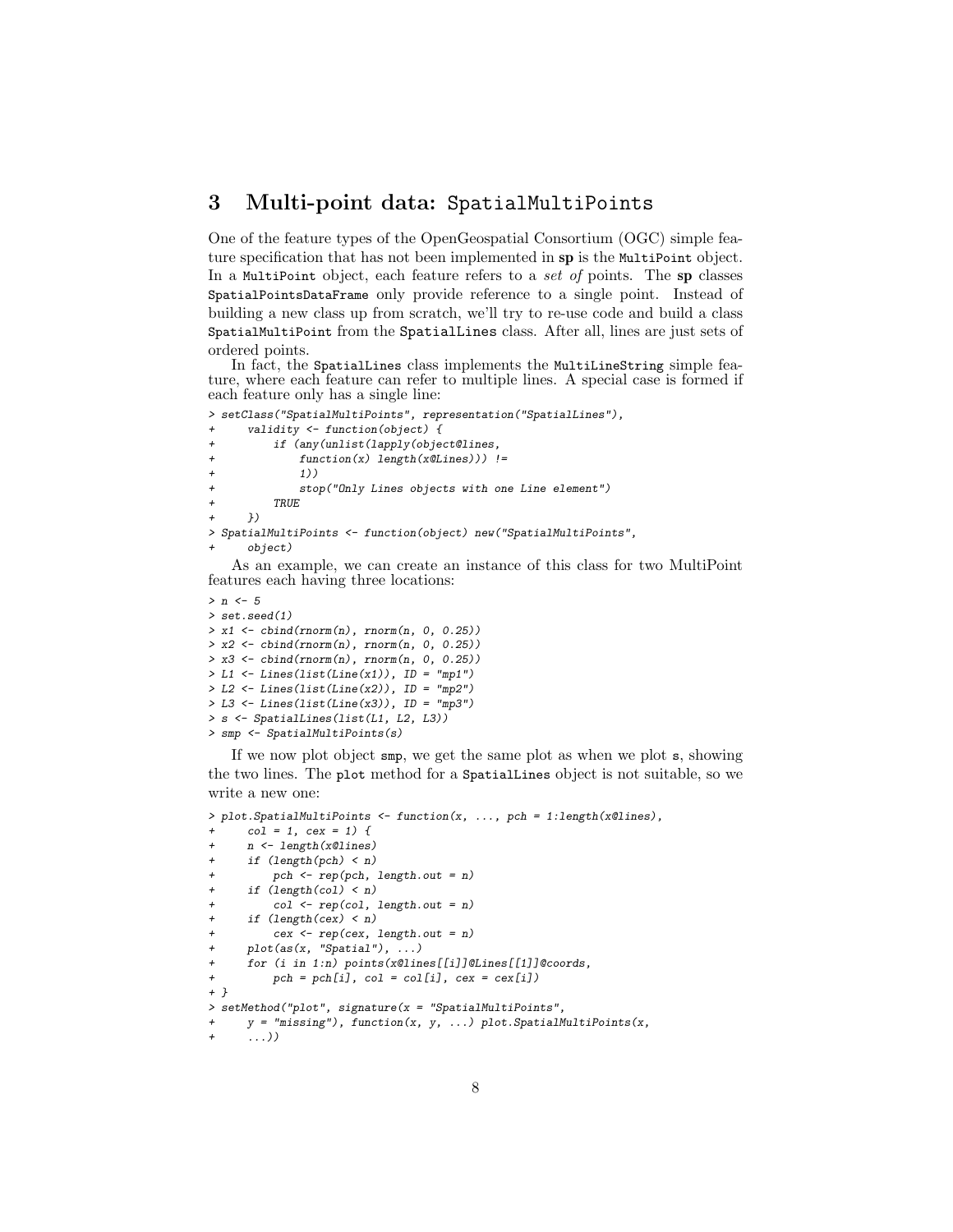#### [1] "plot"

Here we chose to pass any named ... arguments to the plot method for a Spatial object. This function sets up the axes and controls the margins, aspect ratio, etc. All arguments that need to be passed to points (pch for symbol type, cex for symbol size and col for symbol colour) need explicit naming and sensible defaults, as they are passed explicitly to the consecutive calls to points. According to the documentation of points, in addition to pch, cex and col, the arguments bg and lwd (symbol fill colour and symbol line width) would need a similar treatment to make this plot method completely transparent with the base plot method—something an end user would hope for.

Having pch, cex and col arrays the length of the number of MultiPoints sets rather than the number of points to be plotted is useful for two reasons. First, the whole point of MultiPoints object is to distinguish sets of points. Second, when we extend this class to SpatialMultiPointsDataFrame, e.g., by

```
> cName <- "SpatialMultiPointsDataFrame"
> setClass(cName, representation("SpatialLinesDataFrame"),
      validity \leftarrow function(object) {
          1st <- lapply(object@lines, function(x) length(x@Lines))
+ if (any(unlist(lst) != 1))
              stop("Only Lines objects with single Line")
          TRUE
      )> SpatialMultiPointsDataFrame <- function(object) {
+ new("SpatialMultiPointsDataFrame", object)
+ }
```
then we can pass symbol characteristics by (functions of) columns in the attribute table:

```
> df <- data.frame(x1 = 1:3, x2 = c(1, 4, 2), row.names = c("mp1",
      "mp2", "mp3"))
> smp_df <- SpatialMultiPointsDataFrame(SpatialLinesDataFrame(smp,
      df))
> setMethod("plot", signature(x = "SpatialMultiPointsDataFrame",
      y = "missing"), function(x, y, ...) plot.SpatialMultiPoints(x,
      \ldots)
[1] "plot"
> grys <- c("grey10", "grey40", "grey80")
> plot(smp_d f, col = grys[smp_d f[[''x1'']]], pch = smp_d f[[''x2'']],
```
for which the plot is shown in Figure [1.](#page-9-0)

 $cex = 2$ ,  $axes = TRUE$ )

Hexagonal grids are like square grids, where grid points are centres of matching hexagons, rather than squares. Package sp has no classes for hexagonal grids, but does have some useful functions for generating and plotting them. This could be used to build a class. Much of this code in sp is based on postings to the R-sig-geo mailing list by Tim Keitt, used with permission.

The spatial sampling method spsample has a method for sampling points on a hexagonal grid:

```
> data(meuse.grid)
> gridded(meuse.grid) = x + y> xx <- spsample(meuse.grid, type = "hexagonal", cellsize = 200)
> class(xx)
```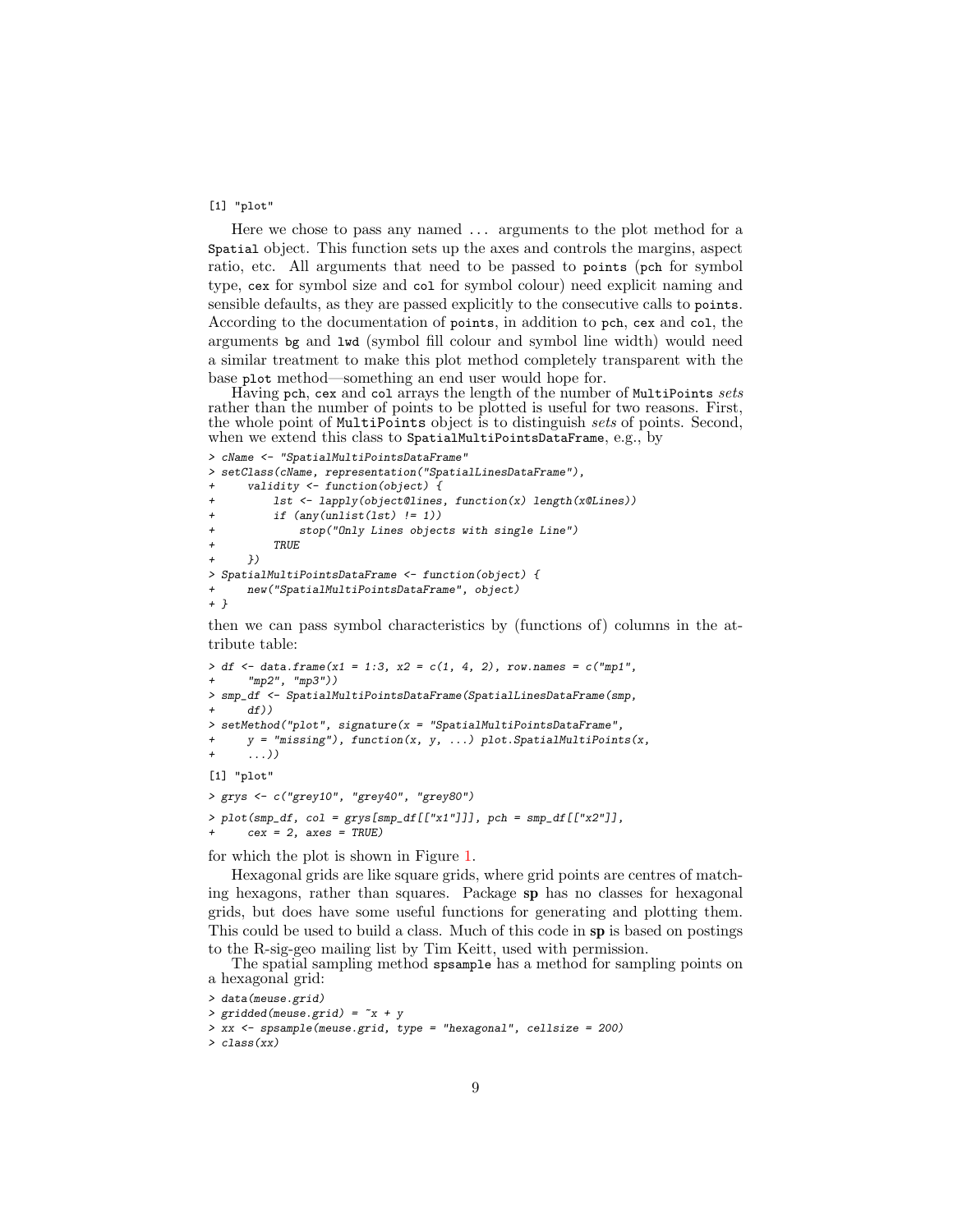

<span id="page-9-0"></span>Figure 1: Plot of the SpatialMultiPointsDataFrame object.

```
[1] "SpatialPoints"
attr(,"package")
[1] "sp"
```
gives the points shown in the left side of Figure [2.](#page-10-0) Note that an alternative hexagonal representation is obtained by rotating this grid 90 degrees; we will not further consider that here.

```
> HexPts <- spsample(meuse.grid, type = "hexagonal", cellsize = 200)
> spplot(meuse.grid["dist"], sp.layout = list("sp.points",
     HexPts, col = 1))
> HexPols <- HexPoints2SpatialPolygons(HexPts)
> df <- over(HexPols, meuse.grid)
> HexPolsDf <- SpatialPolygonsDataFrame(HexPols, df, match.ID = FALSE)
> spplot(HexPolsDf["dist"])
```
for which the plots are shown in Figure [2.](#page-10-0)

We can now generate and plot hexagonal grids, but need to deal with two representations: as points and as polygons, and both representations do not tell by themselves that they represent a hexagonal grid.

For designing a hexagonal grid class we will extend SpatialPoints, assuming that computation of the polygons can be done when needed without a prohibitive overhead.

```
> setClass("SpatialHexGrid", representation("SpatialPoints",
     dx = "numeric"), validity \leftarrow function(object) {
+ if (object@dx <= 0)
+ stop("dx should be positive")
+ TRUE
+ })
> setClass("SpatialHexGridDataFrame",
+ representation("SpatialPointsDataFrame",
+ dx = "numeric"), validity <- function(object) {
         if (object@dx \le 0)+ stop("dx should be positive")
+ TRUE<br>+ })
```

```
+ })
```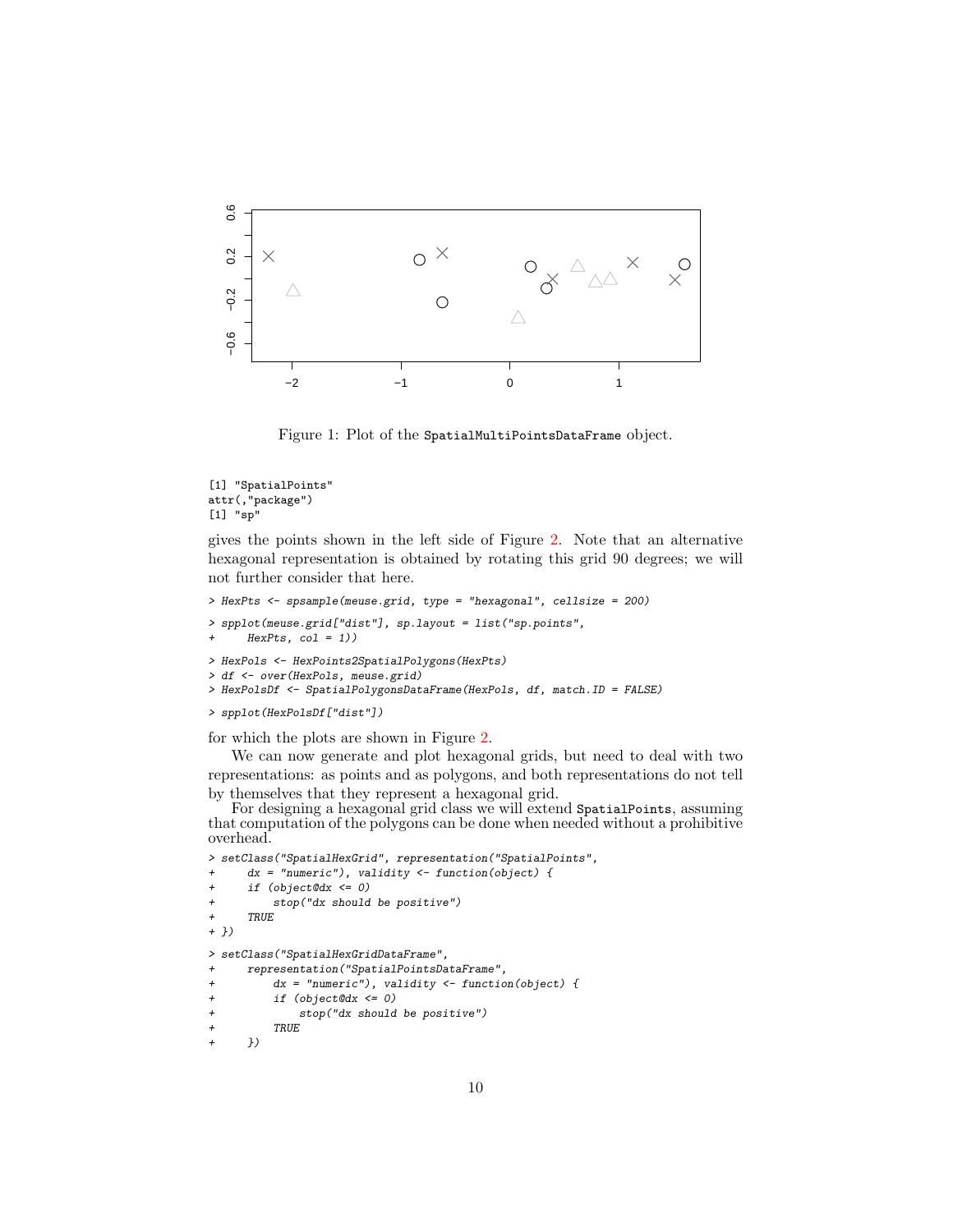

<span id="page-10-0"></span>Figure 2: Hexagonal points (left) and polygons (right).

Note that these class definitions do not check that instances actually do form valid hexagonal grids; a more robust implementation could provide a test that distances between points with equal y coordinate are separated by a multiple of dx, that the y-separations are correct and so on.

It might make sense to adapt the generic spsample method in package sp to return SpatialHexGrid objects; we can also add plot and spsample methods for them. Method over should work with a SpatialHexGrid as its first argument, by inheriting from SpatialPoints. Let us first see how to create the new classes. Without a constructor function we can use

```
> HexPts <- spsample(meuse.grid, type = "hexagonal", cellsize = 200)
> Hex <- new("SpatialHexGrid", HexPts, dx = 200)
> df <- over(Hex, meuse.grid)
> spdf <- SpatialPointsDataFrame(HexPts, df)
> HexDf <- new("SpatialHexGridDataFrame", spdf, dx = 200)
```
Because of the route taken to define both HexGrid classes, it is not obvious that the second extends the first. We can tell the S4 system this by setIs:

```
> is(HexDf, "SpatialHexGrid")
[1] FALSE
> setIs("SpatialHexGridDataFrame", "SpatialHexGrid")
> is(HexDf, "SpatialHexGrid")
```
[1] TRUE

to make sure that methods for SpatialHexGrid objects work as well for objects of class SpatialHexGridDataFrame.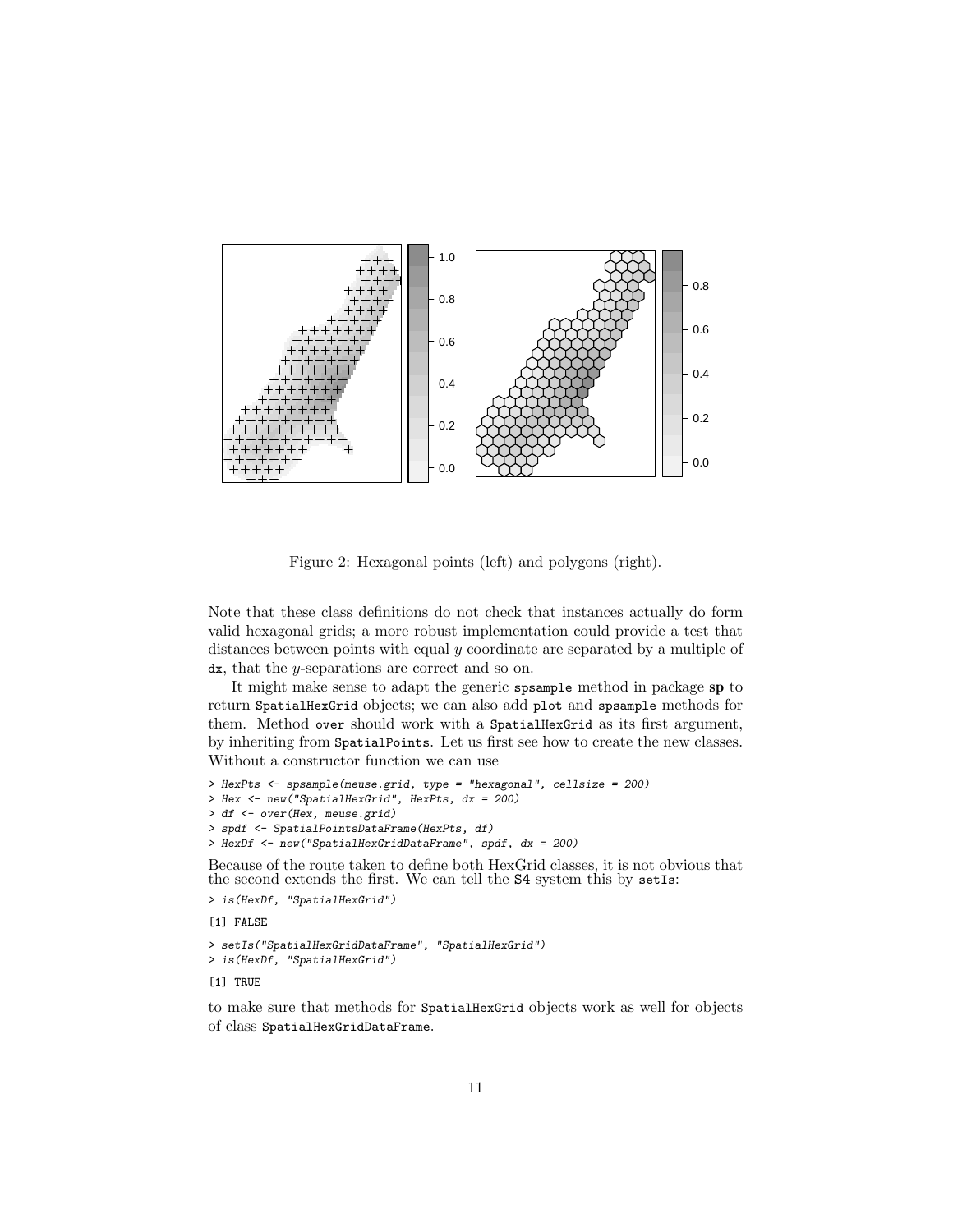When adding methods, several of them will need conversion to the polygon representation, so it makes sense to add the conversion function such that e.g. as(x, "SpatialPolygons") will work:

```
> setAs("SpatialHexGrid", "SpatialPolygons",
      function(from) HexPoints2SpatialPolygons(from,
          from@dx))
> setAs("SpatialHexGridDataFrame", "SpatialPolygonsDataFrame",
      function(from) SpatialPolygonsDataFrame(as(obj,
          "SpatialPolygons"), obj@data,
          match.ID = FALSE))
   We can now add plot, spplot, spsample and over methods for these classes:
\geq setMethod("plot", signature(x = "SpatialHexGrid", y = "missing"),
      function(x, y, ...) plot(as(x, "SpatialPolygons"),\ldots)
[1] "plot"
> setMethod("spplot", signature(obj = "SpatialHexGridDataFrame"),
      + function(obj, ...) spplot(SpatialPolygonsDataFrame(as(obj,
          "SpatialPolygons"), obj@data, match.ID = FALSE),
          \ldots))
[1] "spplot"
> setMethod("spsample", "SpatialHexGrid", function(x, n,
      type, \ldots) spsample(as(x, "SpatialPolygons"), n = n,
      type = type, \dots))
[1] "spsample"
> setMethod("over", c("SpatialHexGrid", "SpatialPoints"),
      function(x, y, ...) over(as(x, "SpatialPolygons"),+ (y))
[1] "over"
```
After this, the following will work:

```
> spplot(meuse.grid["dist"], sp.layout = list("sp.points",
      Hex, col = 1))
> spplot(HexDf["dist"])
```
Coercion to a data frame is done by

```
> as(HexDf, "data.frame")
```
Another detail not mentioned is that the bounding box of the hexgrid objects only match the grid centre points, not the hexgrid cells:

```
> bbox(Hex)
      min max
x 178580.2 181380.2
y 329646.2 333629.9
> bbox(as(Hex, "SpatialPolygons"))
      min max
x 178480.2 181480.2
y 329530.8 333745.4
```
One solution for this is to correct for this in a constructor function, and check for it in the validity test. Explicit coercion functions to the points representation would have to set the bounding box back to the points ranges. Another solution is to write a bbox method for the hexgrid classes, taking the risk that someone still looks at the incorrect bbox slot.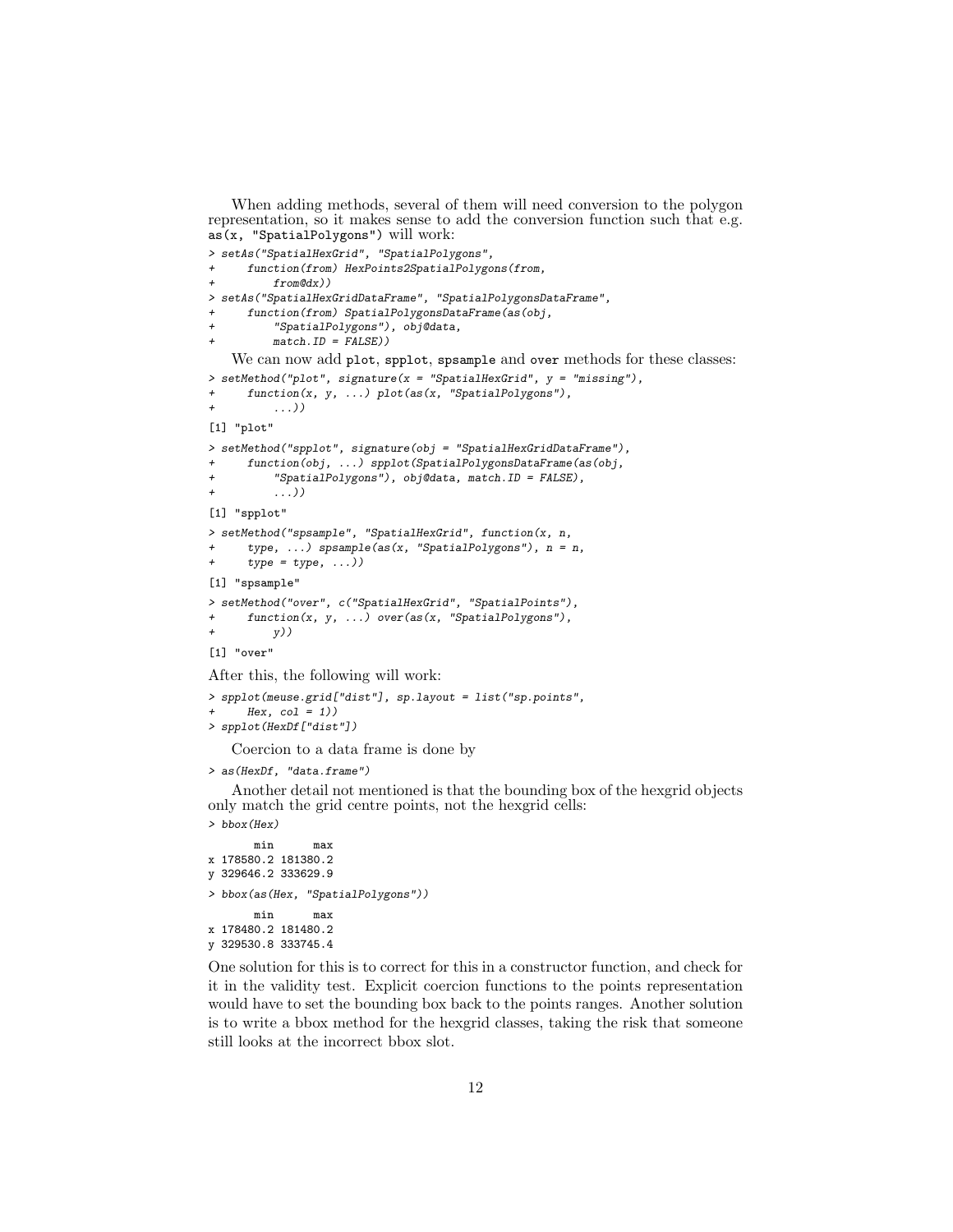## <span id="page-12-0"></span>4 Spatio-temporal grids

Spatio-temporal data can be represented in different ways. One simple option is when observations (or model-results, or predictions) are given on a regular space-time grid.

Objects of class or extending SpatialPoints, SpatialPixels and SpatialGrid do not have the constraint that they represent a two-dimensional space; they may have arbitrary dimension; an example for a three-dimensional grid is

```
> n < - 10> x \leftarrow data.frame(expand.grid(x1 = 1:n, x2 = 1:n, x3 = 1:n),
     z = rnorm(n^3)> coordinates(x) <- \tilde{x}1 + \tilde{x}2 + \tilde{x}3
> gridded(x) <- TRUE
> fullgrid(x) <- TRUE
> summary(x)
Object of class SpatialGridDataFrame
Coordinates:
  min max
x1 0.5 10.5
x2 0.5 10.5
x3 0.5 10.5
Is projected: NA
proj4string : [NA]
Grid attributes:
  cellcentre.offset cellsize cells.dim
x1 1 1 10
x2 1 1 10
x3 1 1 10
Data attributes:
   Min. 1st Qu. Median Mean 3rd Qu. Max.
-3.00800 -0.70750 -0.04317 -0.02348 0.68840 3.81000
```
We might assume here that the third dimension,  $x3$ , represents time. If we are happy with time somehow represented by a real number (in double precision), then we are done. A simple representation is that of decimal year, with e.g. 1980.5 meaning the 183rd day of 1980, or e.g. relative time in seconds after the start of some event.

When we want to use the POSIXct or POSIX1t representations, we need to do some more work to see the readable version. We will now devise a simple three-dimensional space-time grid with the POSIXct representation.

```
> setClass("SpatialTimeGrid", "SpatialGrid",
      validity \leftarrow function(object) {
          stopifnot(dimensions(object) ==+ 3)<br>+ TRIIE
          TRUE
+ })
```
Along the same line, we can extend the SpatialGridDataFrame for space-time:

```
> setClass("SpatialTimeGridDataFrame", "SpatialGridDataFrame",
      validity \leftarrow function(object) {
+ stopifnot(dimensions(object) == 3)
+ TRUE<br>+ }))
```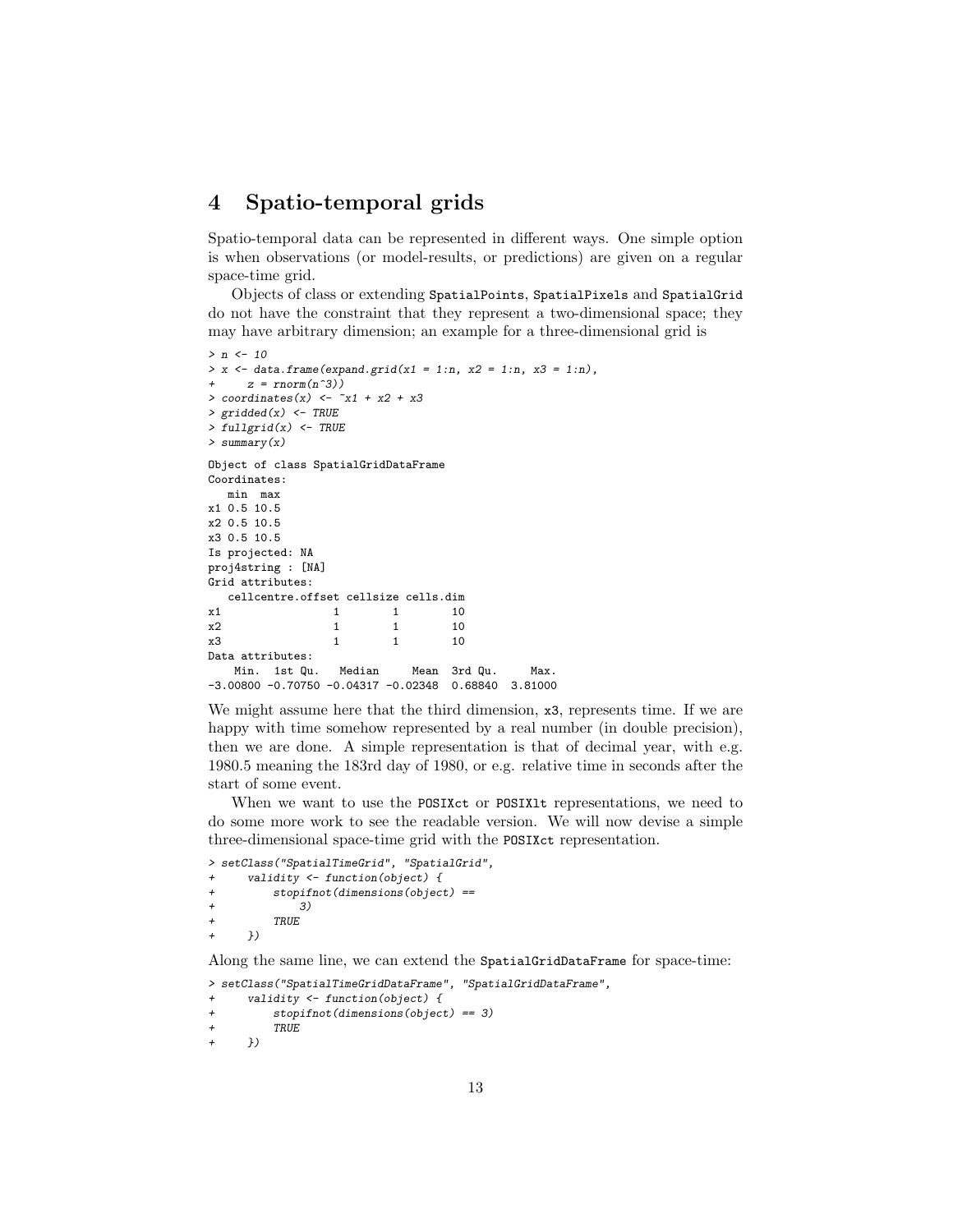> setIs("SpatialTimeGridDataFrame", "SpatialTimeGrid") > x <- new("SpatialTimeGridDataFrame", x)

A crude summary for this class could be written along these lines:

> summary.SpatialTimeGridDataFrame <- function(object,

```
+ ...) {
     cat("Object of class SpatialTimeGridDataFrame\n")
+ x <- gridparameters(object)
+ t0 <- ISOdate(1970, 1, 1, 0, 0, 0)
+ t1 \leftarrow t0 + x[3, 1]+ cat(paste("first time step:", t1, "\n"))
     t2 \leftarrow t0 + x[3, 1] + (x[3, 3] - 1) * x[3, 2]+ cat(paste("last time step: ", t2, "\n"))<br>+ cat(paste("time step: ", x[3, 2], "\n"))
+ cat(paste("time step:
+ summary(as(object, "SpatialGridDataFrame"))
+ }
> setMethod("summary", "SpatialTimeGridDataFrame",
+ summary.SpatialTimeGridDataFrame)
[1] "summary"
> summary(x)
Object of class SpatialTimeGridDataFrame
first time step: 1970-01-01 00:00:01
last time step: 1970-01-01 00:00:10
time step: 1
Object of class SpatialGridDataFrame
Coordinates:
  min max
x1 0.5 10.5
x2 0.5 10.5
x3 0.5 10.5
Is projected: NA
proj4string : [NA]
Grid attributes:
 cellcentre.offset cellsize cells.dim
x1 1 1 10
x2 1 1 10
x3 1 1 10
Data attributes:
   Min. 1st Qu. Median Mean 3rd Qu.
-3.00800 -0.70750 -0.04317 -0.02348 0.68840
   Max.
3.81000
```
Next, suppose we need a subsetting method that selects on the time. When the first subset argument is allowed to be a time range, this is done by

```
> subs. SpatialTimeGridDataFrame \leq function(x, i, j, ...,
+ drop = FALSE) {
+ t <- coordinates(x)[, 3] + ISOdate(1970, 1, 1, 0, ( + ( 0 ) 0)
         0, 0)+ if (missing(j))
+ j \leftarrow TRUE+ sel <- t %in% i
+ if (!any(sel))
+ stop("selection results in empty set")
+ fullgrid(x) <- FALSE
+ if (\text{length}(i) > 1) {
```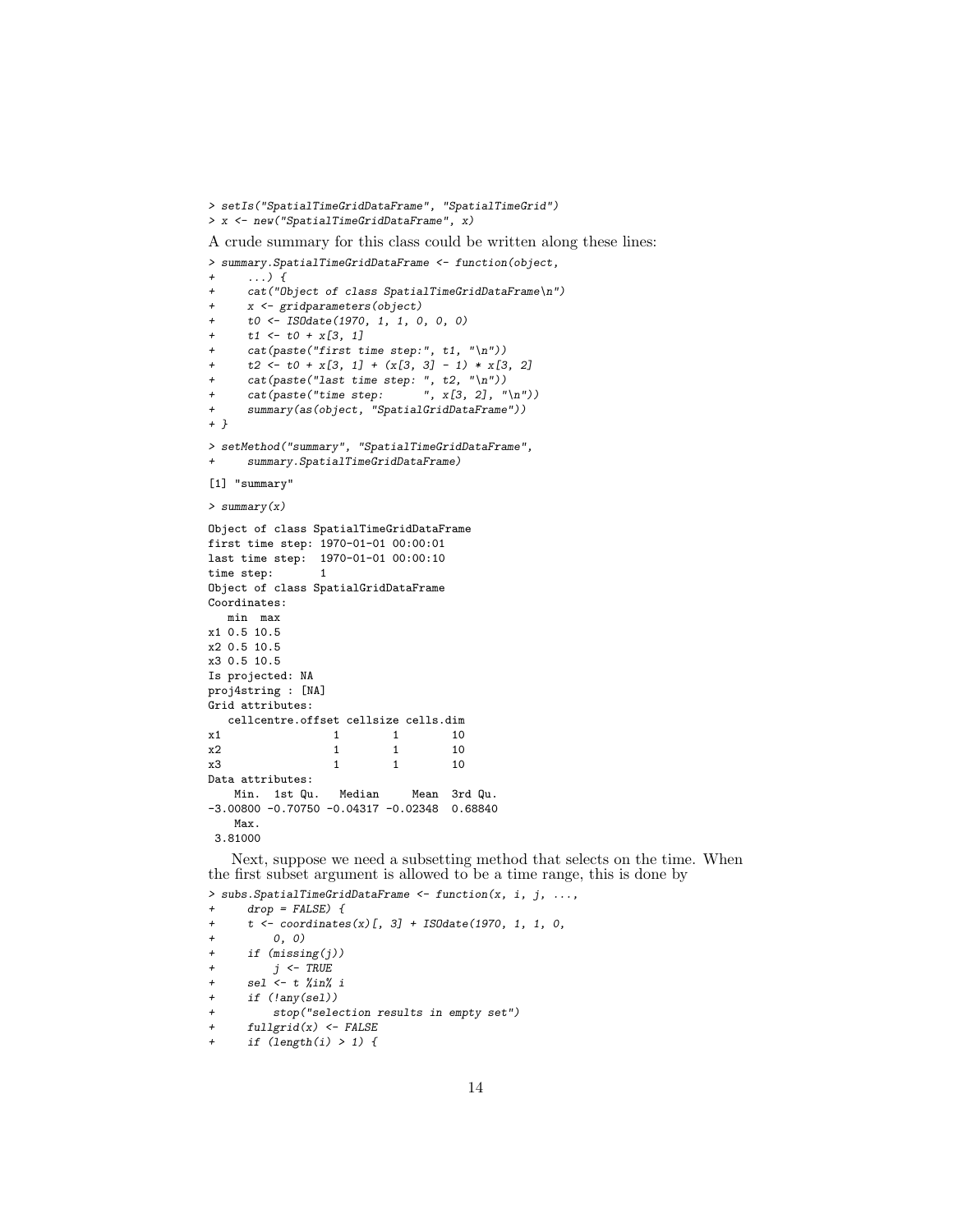```
+ x \leftarrow x[i = sel, j = j, ...]+ fullgrid(x) <- TRUE
         as(x, "SpatialTimeGridDataFrame")+ \begin{array}{cc} & + & \rightarrow \\ & + & \quad e \end{array}else {
+ gridded(x) <- FALSE
+ x \leq x[i = sel, j = j, ...]+ cc \leftarrow coordinates(x)[, 1:2]+ p4s <- CRS(proj4string(x))
     \texttt{SpatialPixelsDataFrame}(\textit{cc, x@data, proj4string = p4s}) }
++ }
> setMethod("[", c("SpatialTimeGridDataFrame", "POSIXct",
+ "ANY"), subs.SpatialTimeGridDataFrame)
[1] "["
> t1 <- as.POSIXct("1970-01-01 0:00:03", tz = "GMT")
> t2 <- as.POSIXct("1970-01-01 0:00:05", tz = "GMT")
> summary(x[c(t1, t2)])
Object of class SpatialTimeGridDataFrame
first time step: 1970-01-01 00:00:01
last time step: 1970-01-01 00:00:10
time step: 1
Object of class SpatialGridDataFrame
Coordinates:
  min max
x1 0.5 10.5
x2 0.5 10.5
x3 0.5 10.5
Is projected: NA
proj4string : [NA]
Grid attributes:
  cellcentre.offset cellsize cells.dim
x1 x2 x2 x3 x4 x2 x5 x6 x7 x8 x9 x1 x1 x10x2 1 1 10
x3 1 1 10
Data attributes:
  Min. 1st Qu. Median Mean 3rd Qu. Max. NA's
-3.0080 -0.6497 0.0081 0.0187 0.6798 3.8100 800
> summary(x[t1])
Object of class SpatialPixelsDataFrame
Coordinates:
  min max
x1 0.5 10.5
x2 0.5 10.5
Is projected: NA
proj4string : [NA]
Number of points: 100
Grid attributes:
cellcentre.offset cellsize cells.dim
              1 1 10
x2 1 1 10
Data attributes:
   Min. 1st Qu. Median Mean 3rd Qu. Max.
-2.40300 -0.42300 0.13530 0.09981 0.77790 2.64900
```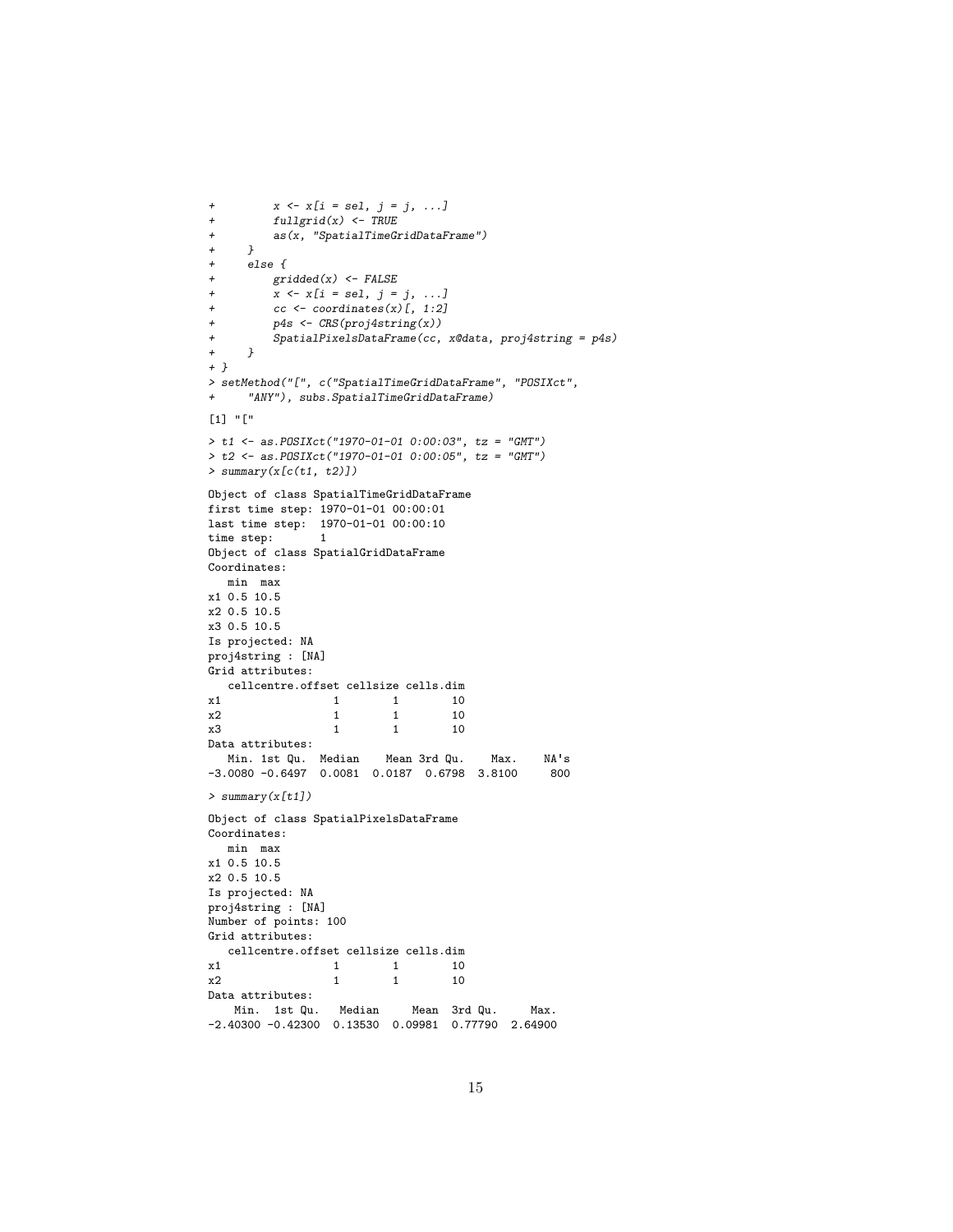

<span id="page-15-0"></span>Figure 3: spplot for an object of class SpatialTimeGridDataFrame, filled with random numbers.

The reason to only convert back to SpatialTimeGridDataFrame when multiple time steps are present is that the time step ("cell size" in time direction) cannot be found when there is only a single step. In that case, the current selection method returns an object of class SpatialPixelsDataFrame for that time slice.

Plotting a set of slices could be done using levelplot, or writing another spplot method:

```
> spplot.stgdf <- function(obj, zcol = 1, ..., format = NULL) {
      if (length(zcol) != 1)
          stop("can only plot a single attribute")
      if (is.null(format))format <- "%Y-%m-%d %H:%M:%S"
      cc <- coordinates(obj)
      df \leftarrow unstack(data.frame(obj[[zcol]], cc[, 3]))
      + ns <- as.character(coordinatevalues(getGridTopology(obj))[[3]] +
          IS0date(1970, 1, 1, 0, 0, 0), format = format)
+ cc2d \leftarrow cc[cc[, 3] == min(cc[, 3]), 1:2]obj <- SpatialPixelsDataFrame(cc2d, df)
+ spplot(obj, names.attr = ns, ...)
+ }
> setMethod("spplot", "SpatialTimeGridDataFrame", spplot.stgdf)
[1] "spplot"
   Now, the result of
> library(lattice)
> trellis.par.set(canonical.theme(color = FALSE))
```

```
> spplot(x, format = "\#H:\#M:\#S", as_table = TRUE, cuts = 6,
```

```
col. regions = grey. colors(7, 0.55, 0.95, 2.2)
```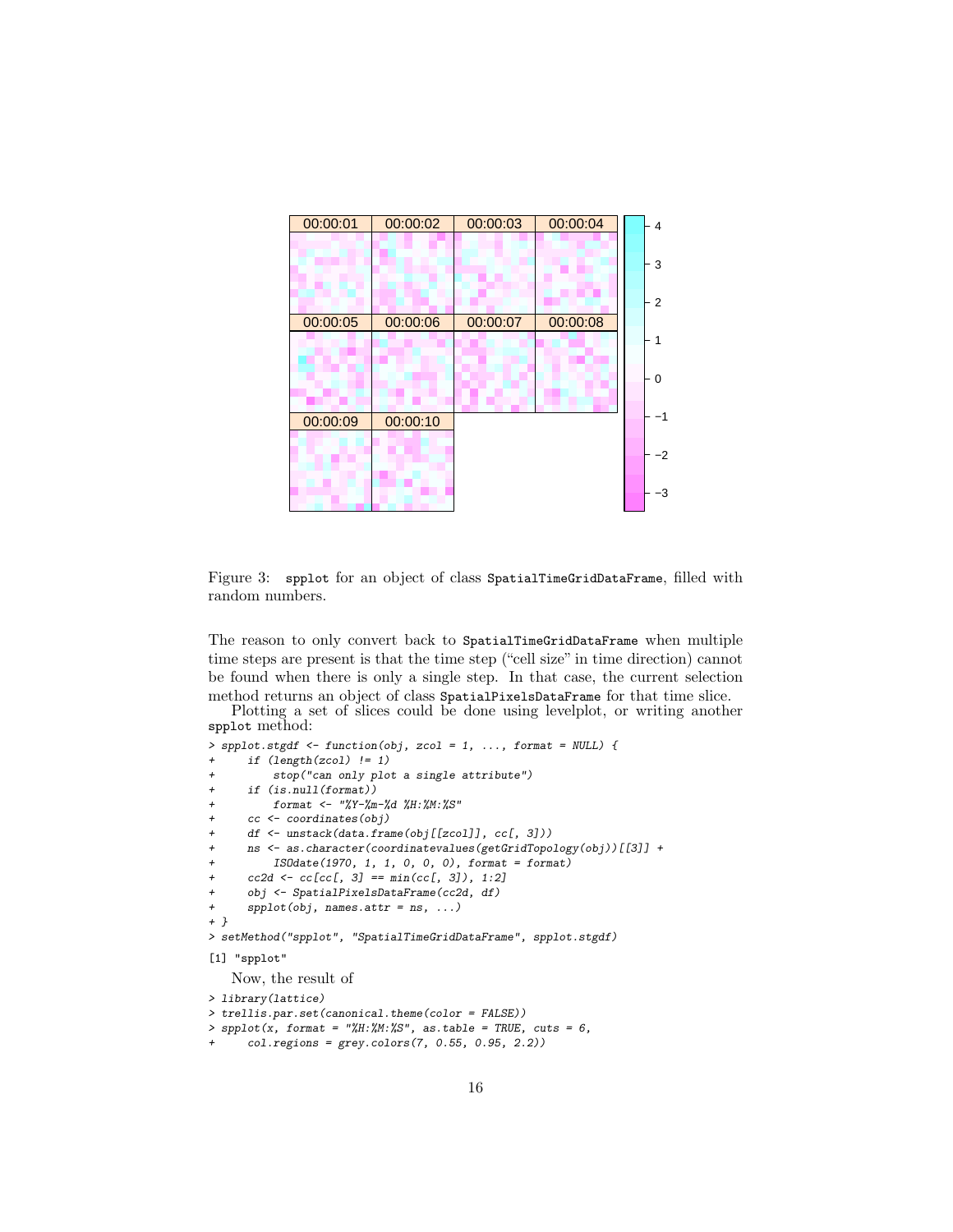is shown in Figure [3.](#page-15-0) The format argument passed controls the way time is printed; one can refer to the help of is shown in Figure 3. T<br>printed; one can refer to<br> $>$   $\frac{?}{?}$  (as.character.POSIXt)

for more details about the format argument.

# <span id="page-16-0"></span>5 Analysing spatial Monte Carlo simulations

Quite often, spatial statistical analysis results in a large number of spatial realisations or a random field, using some Monte Carlo simulation approach. Regardless whether individual values refer to points, lines, polygons or grid cells, we would like to write some methods or functions that aggregate over these simulations, to get summary statistics such as the mean value, quantiles, or cumulative distributions values. Such aggregation can take place in two ways. Either we aggregate over the probability space, and compute summary statistics for each geographical feature over the set of realisations (i.e., the rows of the attribute table), or for each realisation we aggregate over the complete geographical layer or a subset of it (i.e., aggregate over the columns of the attribute table).

Let us first generate, as an example, a set of 100 conditional Gaussian simulations for the zinc variable in the meuse data set:

```
> library(gstat)
> data(meuse)
> coordinates (meuse) <-x + y> v \leftarrow vgm(0.5, "Sph", 800, 0.05)> sim <- krige(log(zinc) ~ 1, meuse, meuse.grid, v, nsim = 100,
      nmax = 30)
drawing 100 GLS realisations of beta...
[using conditional Gaussian simulation]
```

```
> sim@data <- exp(sim@data)
```
where the last statement back-transforms the simulations from the log scale to the observation scale. A quantile method for Spatial object attributes can be written as

```
> quantile.Spatial <- function(x, ..., byLayer = FALSE) {
      stopifnot("data" %in% solotNames(x))+ apply(x@data, ifelse(byLayer, 2, 1), quantile, ...)
+ }
```
after which we can find the sample lower and upper 95% confidence limits by  $>$  sim\$lower  $\leq$  quantile. Spatial(sim[1:100], probs = 0.025)

```
> sim$upper <- quantile.Spatial(sim[1:100], probs = 0.975)
```
To get the sample distribution of the areal median, we can aggregate over layers:

```
> medians <- quantile.Spatial(sim[1:100], probs = 0.5,
      by Layer = TRUE)
```
> hist(medians)

It should be noted that in these particular cases, the quantities computed by simulations could have been obtained faster and exact by working analytically with ordinary (block) kriging and the normal distribution (Section 8.7.2 in [Bivand et al.](#page-19-0) [\(2008\)](#page-19-0)).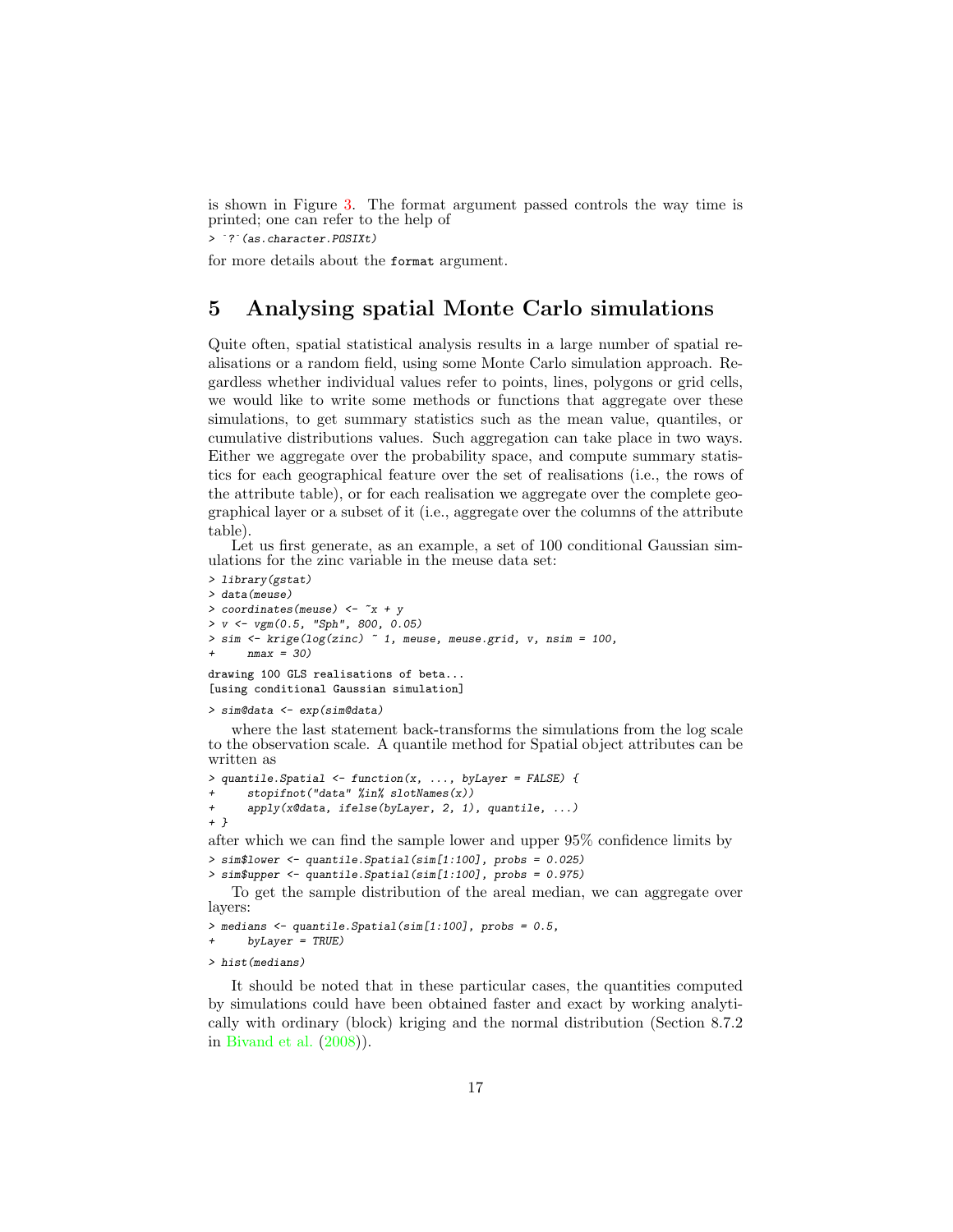A statistic that cannot be obtained analytically is the sample distribution of the area fraction that exceeds a threshold. Suppose that  $\overline{5}00$  is a crucial threshold, and we want to summarise the sampling distribution of the area fraction where 500 is exceeded:

```
> fractionBelow <- function(x, q, byLayer = FALSE) {
     stopifnot(is(x, "Spatial") || !("data" %in%
+ slotNames(x)))
+ apply(x@data < q, ifelse(byLayer,
+ 2, 1), function(r) sum(r)/length(r))
+ }
> over500 <- 1 - fractionBelow(sim[1:100], 200, byLayer = TRUE)
> summary(over500)
  Min. 1st Qu. Median Mean 3rd Qu. Max.
0.6233 0.6722 0.6900 0.6896 0.7069 0.7483
> quantile(over500, c(0.025, 0.975))
    2.5% 97.5%
0.6383983 0.7388898
```
For space-time data, we could write methods that aggregate over space, over time or over space and time.

# <span id="page-17-0"></span>6 Processing massive grids

Up to now we have made the assumption that gridded data can be completely read, and are kept by R in memory. In some cases, however, we need to process grids that exceed the memory capacity of the computers available. A method for analysing grids without fully loading them into memory then seems useful. Note that package rgdal allows for partial reading of grids, e.g.,

```
> fn <- system.file("pictures/erdas_spnad83.tif", package = "rgdal")[1]
> x \leftarrow \text{readGDAL}(\text{fn}, \text{output.dim} = c(120, 132))> x$band1 [x$band1 < = 0] < - NA> spplot(x, col.regions = bpy.colors())
```
reads a downsized grid, where 1% of the grid cells remained. Another option is reading certain rectangular sections of a grid, starting at some offset.

Yet another approach is to use the low-level opening routines and then subset:

```
> library(rgdal)
> x < - GDAL.open(fn)
> class(x)
[1] "GDALReadOnlyDataset"
attr(,"package")
[1] "rgdal"
> x \text{.} subs \leftarrow x[1:100, 1:100, 1]> class(x.subs)
[1] "SpatialGridDataFrame"
attr(,"package")
[1] "sp"
```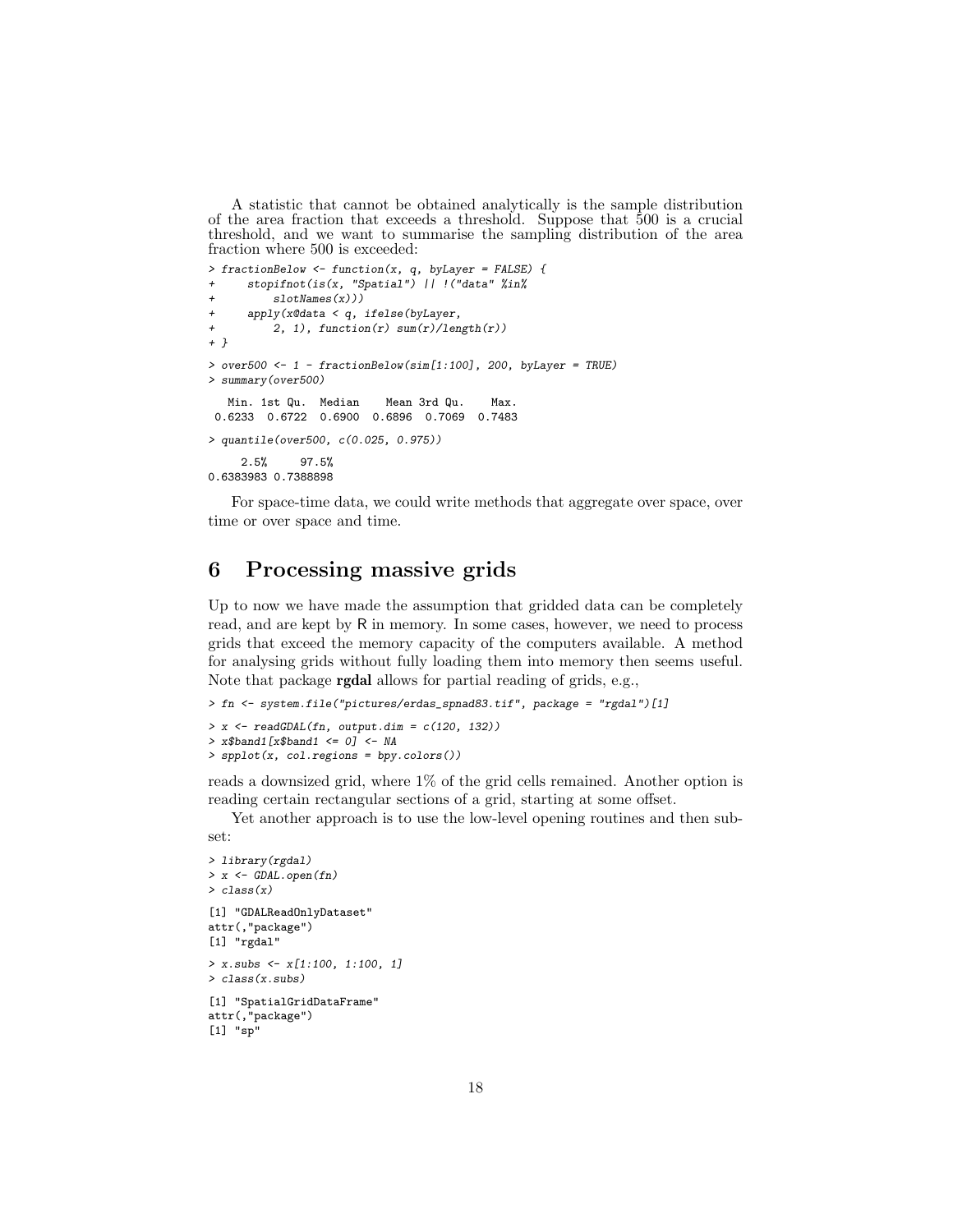> gridparameters(x.subs)

|   | cellcentre.offset cellsize cells.dim |    |     |
|---|--------------------------------------|----|-----|
| x | 79019                                | 40 | 100 |
| y | 1435288                              | 40 | 100 |

An object of class GDALReadOnlyDataset only contains a file handle. The subset method "[" for it does not, as it quite often does, return an object of the same class but actually reads the data requested, with arguments interpreted as rows, columns and raster bands, and returns a SpatialGridDataFrame. We will now extend this approach to allow partial writing through "[" as well. As the actual code is rather lengthy and involves a lot of administration, it will not all be shown and details can be found in the rgdal source code.

We will define two classes,

```
> setClass("SpatialGDAL", representation("Spatial",
      + grid = "GridTopology", grod = "GDALReadOnlyDataset",
      name = "character")> setClass("SpatialGDALWrite", "SpatialGDAL")
```
that derive from Spatial, contain a GridTopology and a file handle in the grod slot. Next, we can define a function open.SpatialGDAL to open a raster file, returning a SpatialGDAL object and a function copy.SpatialGDAL that returns a writable copy of the opened raster. Note that some GDAL drivers only allow copying, some only writing and some both.

```
> x <- open.SpatialGDAL(fn)
> nrows <- GDALinfo(fn)["rows"]
> ncols <- GDALinfo(fn)["columns"]
> xout <- copy.SpatialGDAL(x, "erdas_spnad83_out.tif")
> bls <- 20
> for (i in 1:(nrows/bls - 1)) {
     r \leftarrow 1 + (i - 1) * bls+ for (j in 1:(ncols/bls - 1)) {
          c \leftarrow 1 + (j - 1) * blsx.in \leftarrow x[r:(r + bls), c:(c + bls)]+ xout[r:(r + bls), c:(c + bls)] \leftarrow x.in\$band1 ++ 10
+ }
      cat(paste("row-block", i, "n"))
+ }
> close(x)
> close(xout)
This requires the functions "[" and "[<-" to be present. They are set by
> setMethod("[", "SpatialGDAL", function(x, i, j, ...,
      drop = FALSE) x@grad[i = i, j = j, ...])> setReplaceMethod("[", "SpatialGDALWrite", function(x,
```

```
+ i, j, ..., value) {
+ ...
+ })
```
where, for the latter, the implementation details are here omitted. It should be noted that single rows or columns cannot be read this way, as they cannot be converted sensibly to a grid.

It should be noted that flat binary representations such as the Arc/Info Binary Grid allow much faster random access than ASCII representations or